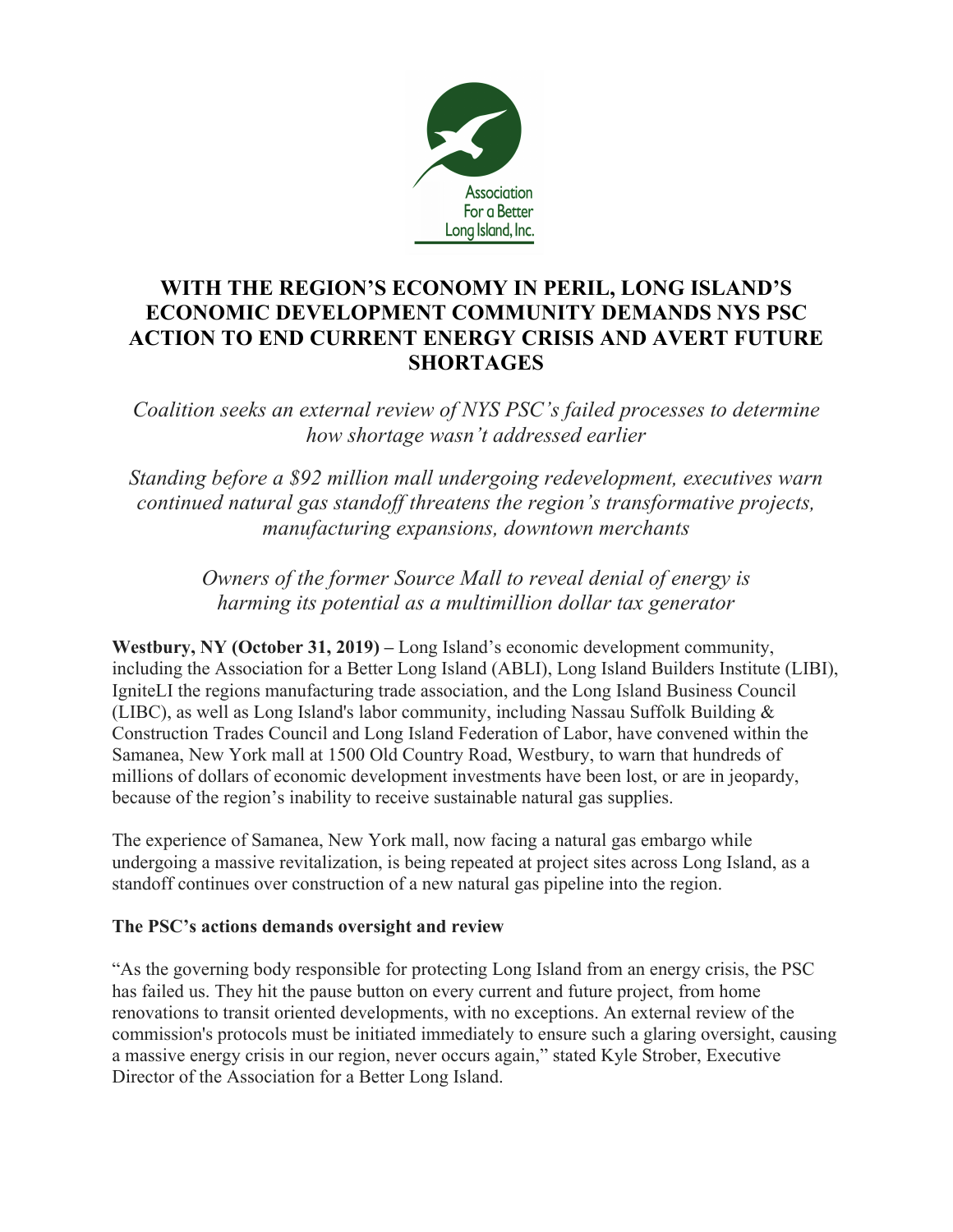"The inability to provide new gas service is threatening the financial ability of our builders to provide the multi-family housing which Long Island needs to keep our young people here," said Mitchell H. Pally, Chief Executive Officer of the Long Island Builders Institute, the largest housing trade association in New York State. "Thousands of units, thousands of construction jobs and millions of dollars of investment are at stake, and will not happen on Long Island unless a new gas supply allotment is made for our projects. New York State and its Public Service Commission must ensure that our gas supply is both increased and sustainable now."

### **A mall's enormous economic potential on hold**

Samanea New York regional marketing director, David Ackerman, warned, "This \$92 million retail property is currently unable to fulfill its role in generating millions in economic activity and thousands of jobs because of this impasse. We, and countless other projects, are being held hostage by the standoff between National Grid and the regulatory community and, if action is not taken soon, we run the risk of a self-inflicted recession in the bi-county region." Ackerman said if the mall was allowed to access natural gas it could move ahead on tenant leases that would generate millions of dollars in economic activity in the course of a year.

Ackerman added, "It remains inconceivable that this issue has become a matter of debate. Nor are we alone. To be clear, from the Belmont project at the county line to Montauk hotels on the East End, there is not a single new construction project that isn't being impacted."

## **L.I. Business Council warns a destructive message is being sent**

"Long Island needs additional energy sources to serve as our bridge to a yet-to-arrive renewable energy future. The lack of sufficient natural gas supplies has created a hardship for businesses that wish to build or expand on Long Island," stated Michael Harrison, Executive Director of the Long Island Business Council.

"Additionally, the lack of an affirmative resolution to the pipeline project sends a message that is antithetical to ongoing regional efforts at business attraction, creation, retention and expansion. We believe there is a clear and present need for the Public Service commission to constructively and expeditiously address this issue and advance the pipeline project with sensible environmental safeguards. Doing so will help sustain the viability of our region until such time as we can realize the dream of a 100% renewable energy economy," he stated.

"Long Island manufacturers' seek confidence to grow and compete in global markets, the open ended natural gas pipeline question deters our members from expanding, hampering their ability to grow, thrive and hire new talent," said Patrick Boyle, Executive Director of IgniteLI. "Long Island's business climate is primed for growth across our region in areas such as Pharmaceuticals, Bio medicine, Aerospace & Defense.

"We call on the state to conduct an audit of the PSC and encourage the DEC to work with National Grid to get this vital project rolling," Boyle stated.

# **Labor: "It must move forward…"**

John R. Durso, President of the Long Island Federation of Labor, AFL-CIO said, "The Public Service Commission determined there is a shortage in gas supply. The Williams energy project